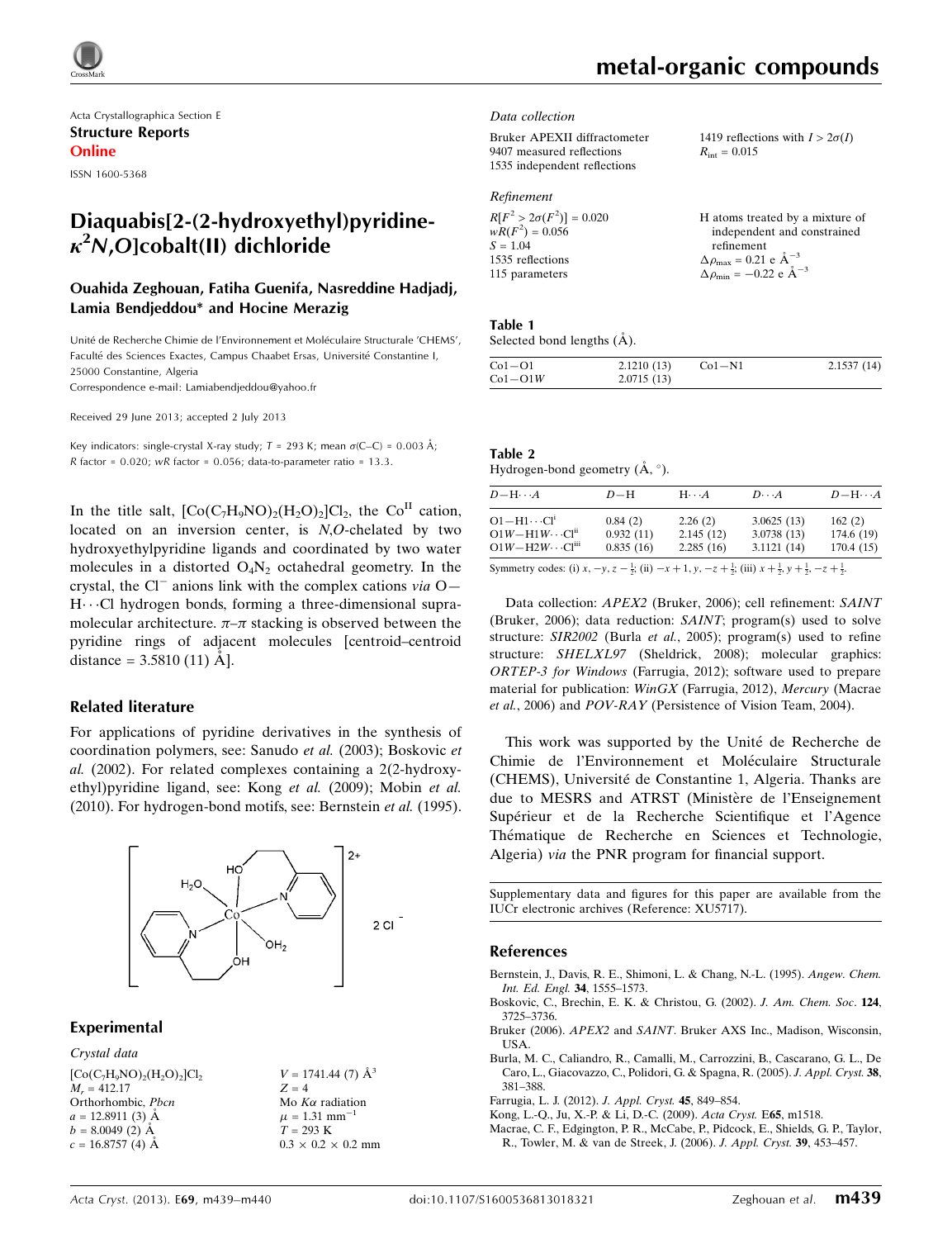- [Mobin, S. M., Srivastava, A. K., Mathur, P. & Lahiri, G. K. \(2010\).](https://scripts.iucr.org/cgi-bin/cr.cgi?rm=pdfbb&cnor=xu5717&bbid=BB8) Dalton Trans. 39[, 1447–1449.](https://scripts.iucr.org/cgi-bin/cr.cgi?rm=pdfbb&cnor=xu5717&bbid=BB8)
- [Persistence of Vision Team \(2004\).](https://scripts.iucr.org/cgi-bin/cr.cgi?rm=pdfbb&cnor=xu5717&bbid=BB9) POV-RAY. Persistence of Vision [Raytracer Pty Ltd, Victoria, Australia. URL: http://www.povray.org/.](https://scripts.iucr.org/cgi-bin/cr.cgi?rm=pdfbb&cnor=xu5717&bbid=BB9)

[Sanudo, E. C., Wernsdorfer, W. & Christou, G. \(2003\).](https://scripts.iucr.org/cgi-bin/cr.cgi?rm=pdfbb&cnor=xu5717&bbid=BB10) Polyhedron, 22, 2267– [2271.](https://scripts.iucr.org/cgi-bin/cr.cgi?rm=pdfbb&cnor=xu5717&bbid=BB10)

[Sheldrick, G. M. \(2008\).](https://scripts.iucr.org/cgi-bin/cr.cgi?rm=pdfbb&cnor=xu5717&bbid=BB11) Acta Cryst. A64, 112–122.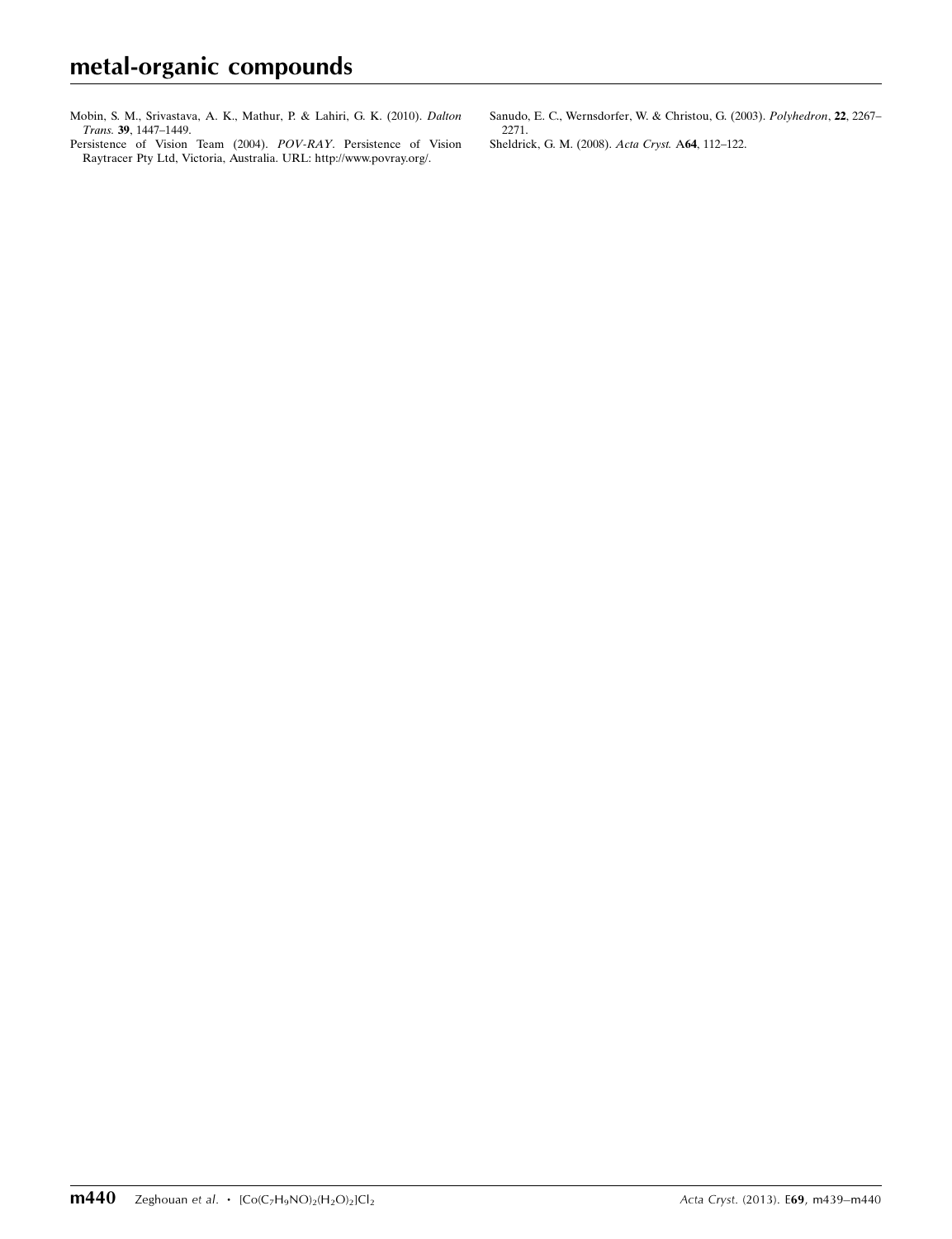# **supporting information**

*Acta Cryst.* (2013). E**69**, m439–m440 [doi:10.1107/S1600536813018321]

# **Diaquabis[2-(2-hydroxyethyl)pyridine-***κ***<sup>2</sup>** *N***,***O***]cobalt(II) dichloride**

# **Ouahida Zeghouan, Fatiha Guenifa, Nasreddine Hadjadj, Lamia Bendjeddou and Hocine Merazig**

### **S1. Comment**

Pyridine derivatives ligands have the potential to be used in the synthesis of supramolecular materials, particularly transition metal coordination polymers (Sanudo *et al.*, 2003; Boskovic *et al.*, 2002). A few complexes containing *L* (*L* =2 (2-hydroxyethyl)pyridine) have been studied for years, because this ligand has a versatile coordination activities and bridging function (Kong *et al.*, 2009; Mobin *et al.*, 2010). We report here the synthesis and crystal structure of the title compound.

The complex comprises two *L* ( $L = 2-(2-hydroxyethyl)pyridine$ ) ligands, one Co<sup>II</sup> ion, two aqua ligands and uncoordinated Cl anions (Fig. 1). The coordination geometry around the Co center is octahedral with a  $CoN<sub>2</sub>O<sub>4</sub>$  ligand set (Table 1). The bis *L* ligands coordinate to the Co(II) ions through the nitrogen atom of pyridine ring and the oxygen atom of hydroxyl group, creating a chelate ring. The octahedral geometries are completed by two *trans* aqua ligands at axial positions.

The complex cations are connected *via* O—H···Cl hydrogen bonds (Fig. 2), forming a centrosymmetric and a noncentrosymmetric rings, in two domensionel network, which can be described by the graph set  $R^2$ <sup>4</sup>(12) and  $R^2$ <sup>4</sup>(10), respectively (Bernstein *et al.*, 1995).  $\pi$ -π stacking between the pyridine rings [centroid-centroid distance = 3.5810 (11) Å] is also present (Fig. 3).

#### **S2. Experimental**

The title compound was prepared by reaction of 2 (2-hydroxyethyl)pyridine (10.0 mmol, 1.67 g) in a mixture of ethanol– water (V/V = 1:1) and CoCl<sub>2</sub>.6H<sub>2</sub>O (10.0 mmol, 2.50 g), the solution was maintained at 313 K under agitation during 24 h at room temperature. Pink crystals were obtained by slow evaporation of the solvents within 3 weeks.

#### **S3. Refinement**

H atoms were placed at calculated positions with C—H = 0.93 Å (aromatic H atoms) and 0.97 Å (methylene H atoms), and refined in ridong mode with  $U_{iso}(H) = 1.2U_{eq}(C)$ . The O-bound H-atoms was located in a Fourier map and refined with O—H restraint of 0.85 (1) Å,  $U_{iso}(H) = 1.5U_{eq}(O)$ .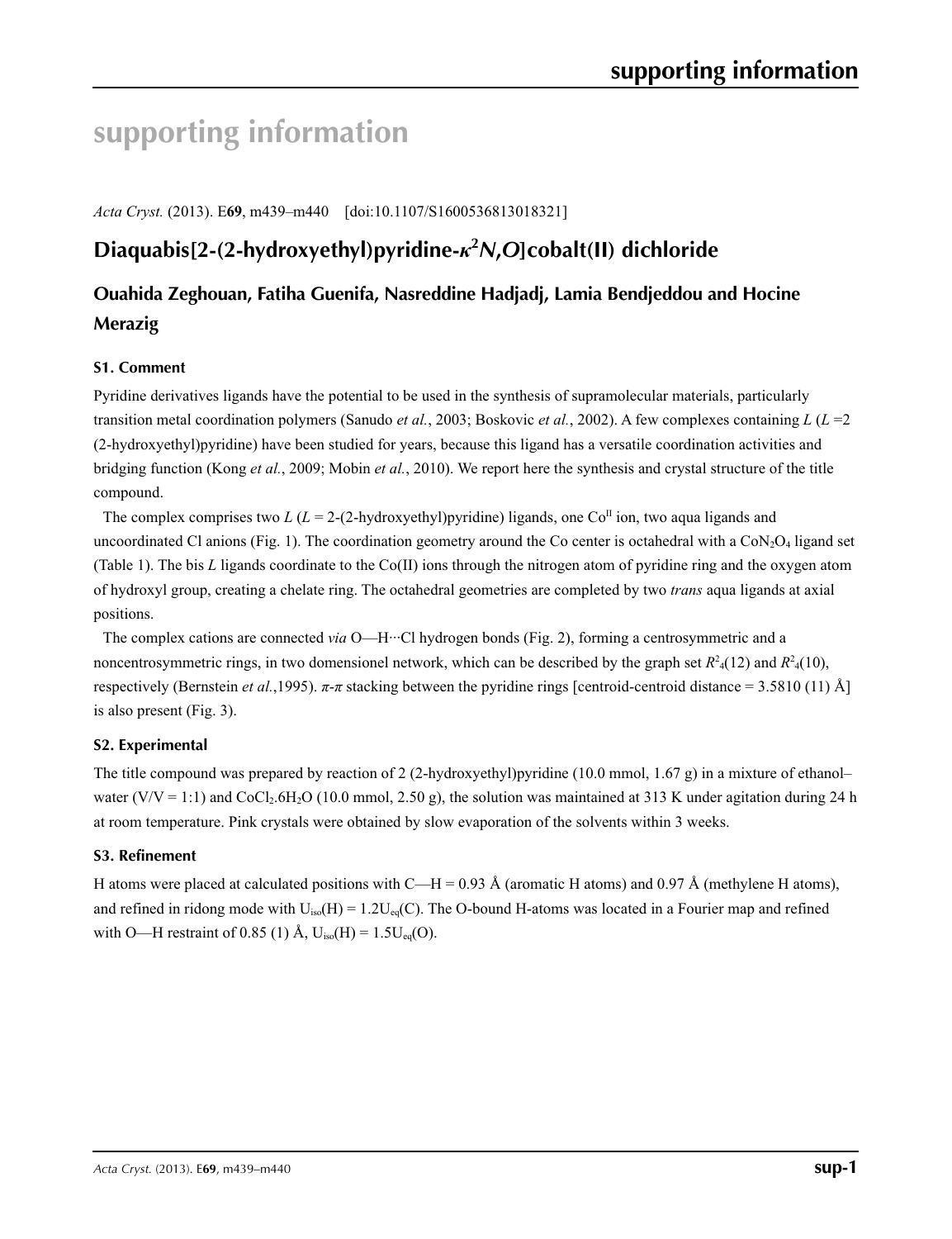

### **Figure 1**

The asymmetric unit of the title structure with the atom numbering scheme. Displacement ellipsoids are drawn at the 50% probability level and H atoms are represented as small spheres of arbitrary radii.



## **Figure 2**

Part of the crystal structure, showing the aggregation of  $R^2(12)$  and  $R^2(10)$  hydrogen-bonding motifs.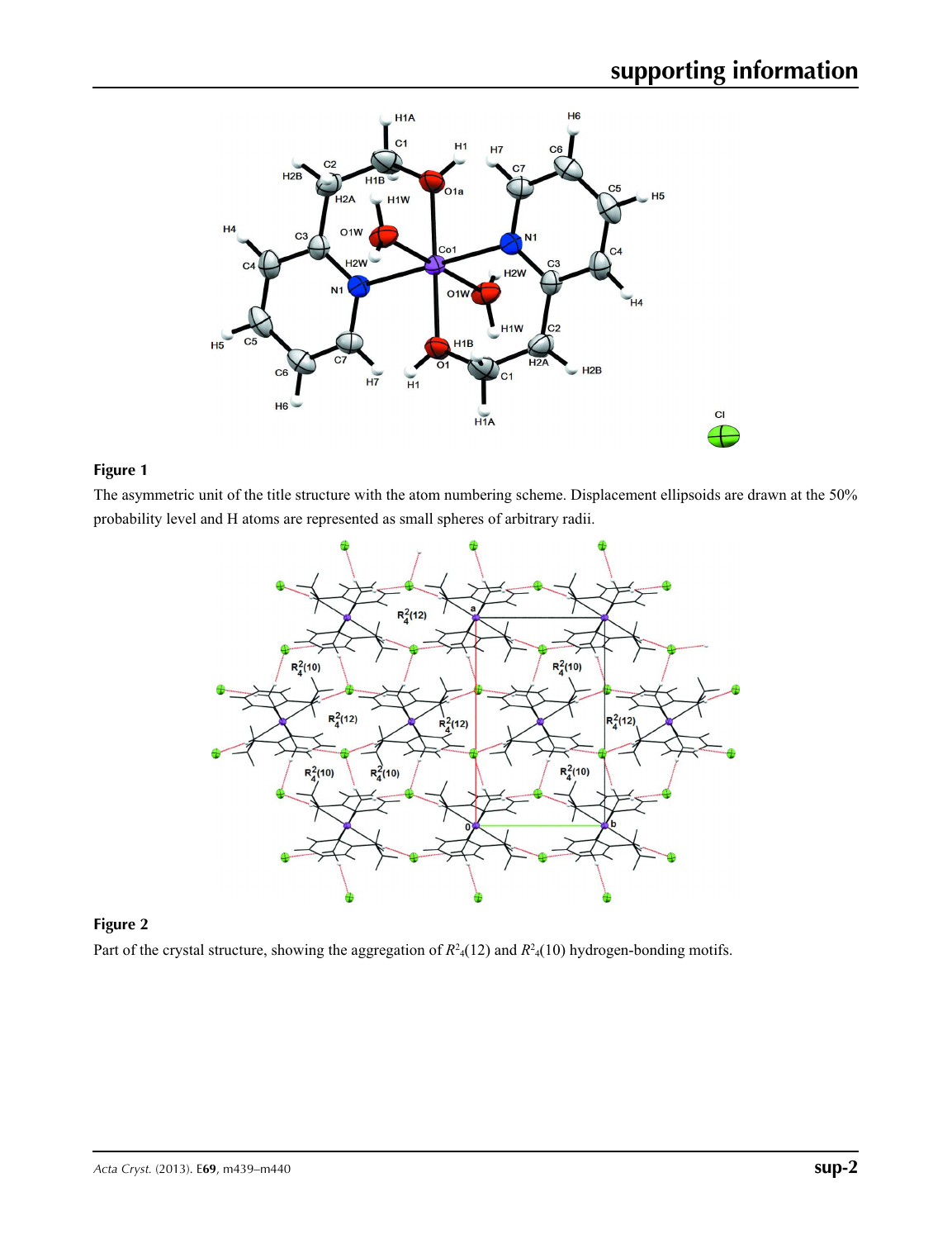

## **Figure 3**

A part of the crystal packing showing  $\pi-\pi$  stacking interactions between the pyridine rings (dashed lines).

#### **Diaquabis[2-(2-hydroxyethyl)pyridine-***κ***<sup>2</sup>** *N***,***O***]cobalt(II) dichloride**

| Crystal data                             |                                                                            |
|------------------------------------------|----------------------------------------------------------------------------|
| $[Co(C7H9NO)2(H2O)2]Cl2$                 | $F(000) = 852$                                                             |
| $M_r = 412.17$                           | $D_x = 1.572$ Mg m <sup>-3</sup>                                           |
| Orthorhombic, <i>Pbcn</i>                | Mo Ka radiation, $\lambda = 0.71073$ Å                                     |
| Hall symbol: -P 2n 2ab                   | Cell parameters from 1536 reflections                                      |
| $a = 12.8911(3)$ Å                       | $\theta$ = 3.2–25.1°                                                       |
| $b = 8.0049(2)$ Å                        | $\mu = 1.31$ mm <sup>-1</sup>                                              |
| $c = 16.8757(4)$ Å                       | $T = 293 \text{ K}$                                                        |
| $V = 1741.44(7)$ Å <sup>3</sup>          | Prism, pink                                                                |
| $Z = 4$                                  | $0.3 \times 0.2 \times 0.2$ mm                                             |
| Data collection                          |                                                                            |
| Bruker APEXII                            | 1419 reflections with $I > 2\sigma(I)$                                     |
| diffractometer                           | $R_{\text{int}} = 0.015$                                                   |
| Radiation source: fine-focus sealed tube | $\theta_{\text{max}} = 25.1^{\circ}$ , $\theta_{\text{min}} = 3.9^{\circ}$ |
| Graphite monochromator                   | $h = -14 \rightarrow 15$                                                   |
| $\varphi$ scans                          | $k = -9 \rightarrow 9$                                                     |
| 9407 measured reflections                | $l = -19 \rightarrow 20$                                                   |
| 1535 independent reflections             |                                                                            |
| Refinement                               |                                                                            |

| Refinement on $F^2$             | H atoms treated by a mixture of independent         |
|---------------------------------|-----------------------------------------------------|
| Least-squares matrix: full      | and constrained refinement                          |
| $R[F^2 > 2\sigma(F^2)] = 0.020$ | $w = 1/[\sigma^2(F_o^2) + (0.0293P)^2 + 0.7255P]$   |
| $wR(F^2) = 0.056$               | $w = 1/[\sigma^2(F_o^2) + (0.0293P)^2 + 0.7255P]$   |
| $S = 1.04$                      | $(\Delta/\sigma)_{\text{max}} < 0.001$              |
| 1535 reflections                | $\Delta \rho_{\text{max}} = 0.21 \text{ e A}^{-3}$  |
| 115 parameters                  | $\Delta \rho_{\text{min}} = -0.22 \text{ e A}^{-3}$ |
| 0 restraints                    | 0.001                                               |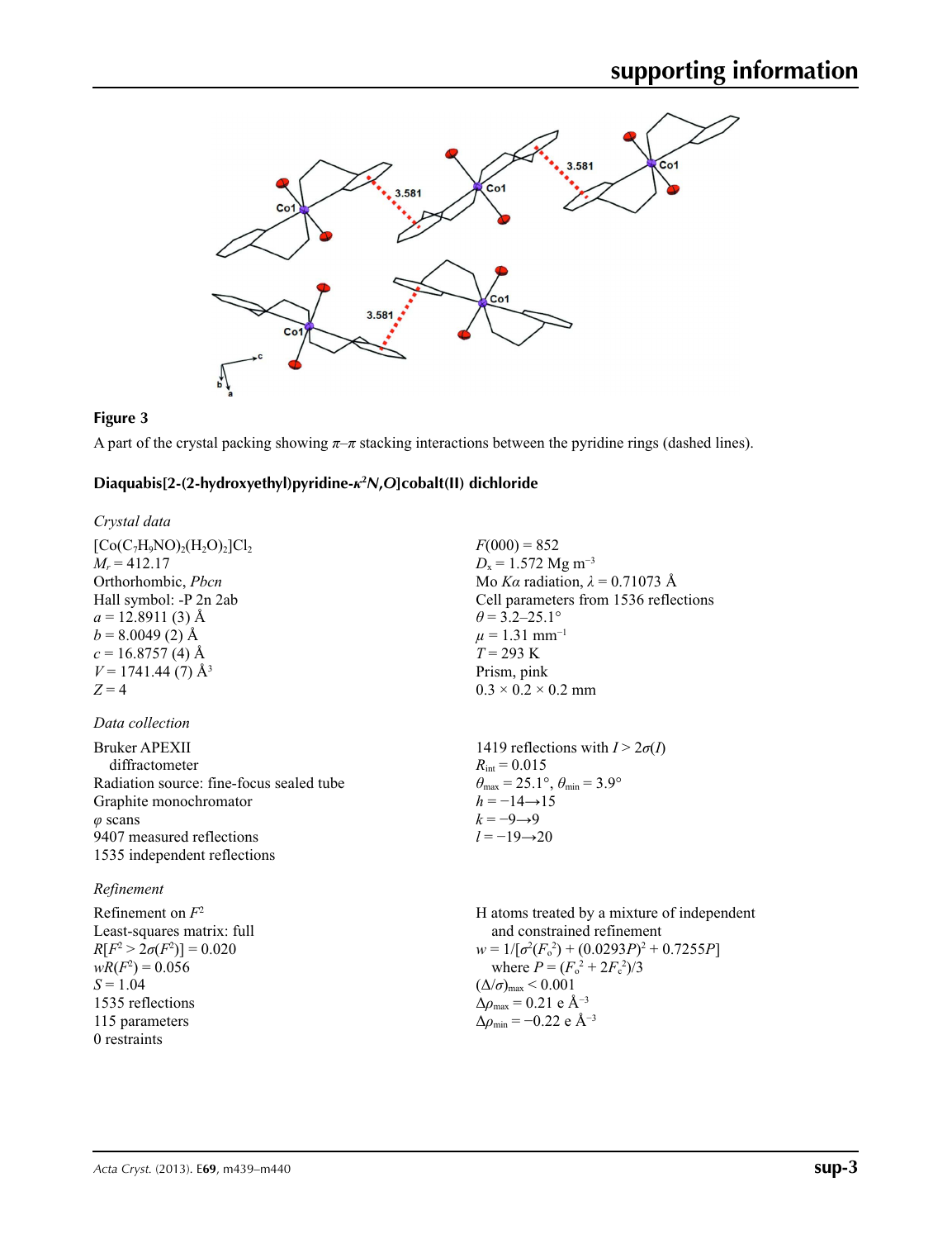#### *Special details*

**Geometry**. Bond distances, angles *etc*. have been calculated using the rounded fractional coordinates. All su's are estimated from the variances of the (full) variance-covariance matrix. The cell e.s.d.'s are taken into account in the estimation of distances, angles and torsion angles

**Refinement**. Refinement of  $F^2$  against ALL reflections. The weighted R-factor wR and goodness of fit *S* are based on  $F^2$ , conventional *R*-factors *R* are based on *F*, with *F* set to zero for negative  $F^2$ . The threshold expression of  $F^2 > \sigma(F^2)$  is used only for calculating *R*-factors(gt) *etc*. and is not relevant to the choice of reflections for refinement. *R*-factors based on *F*<sup>2</sup> are statistically about twice as large as those based on *F*, and *R*- factors based on ALL data will be even larger.

|                 | $\boldsymbol{x}$ | $\mathcal{Y}$ | $\boldsymbol{Z}$ | $U_{\rm iso}$ */ $U_{\rm eq}$ |
|-----------------|------------------|---------------|------------------|-------------------------------|
| Co <sub>1</sub> | 0.50000          | 0.50000       | 0.00000          | 0.0229(1)                     |
| O <sub>1</sub>  | 0.41357(11)      | 0.27513(16)   | 0.00777(7)       | 0.0360(4)                     |
| O1W             | 0.62402(10)      | 0.39039(16)   | 0.05822(8)       | 0.0360(4)                     |
| N1              | 0.43197(11)      | 0.57142(18)   | 0.11153(8)       | 0.0272(4)                     |
| C <sub>1</sub>  | 0.35447(17)      | 0.2261(3)     | 0.07500(12)      | 0.0476(7)                     |
| C2              | 0.40794(17)      | 0.2792(2)     | 0.15026(11)      | 0.0413(6)                     |
| C <sub>3</sub>  | 0.40051(14)      | 0.4625(2)     | 0.16765(10)      | 0.0288(5)                     |
| C4              | 0.36041(17)      | 0.5176(2)     | 0.23920(11)      | 0.0367(6)                     |
| C <sub>5</sub>  | 0.35342(16)      | 0.6852(3)     | 0.25479(11)      | 0.0417(6)                     |
| C6              | 0.38502(15)      | 0.7962(2)     | 0.19758(12)      | 0.0404(6)                     |
| C7              | 0.42246(14)      | 0.7350(2)     | 0.12727(11)      | 0.0331(6)                     |
| Cl              | 0.34635(4)       | 0.01817(5)    | 0.40317(3)       | 0.0402(2)                     |
| H1              | 0.3978(18)       | 0.211(3)      | $-0.0294(11)$    | $0.0540*$                     |
| H1A             | 0.34570          | 0.10570       | 0.07490          | $0.0570*$                     |
| H1B             | 0.28620          | 0.27680       | 0.07240          | $0.0570*$                     |
| H1W             | 0.6327(17)       | 0.2761(13)    | 0.0664(13)       | $0.0540*$                     |
| H2A             | 0.48060          | 0.24860       | 0.14680          | $0.0500*$                     |
| H2B             | 0.37800          | 0.21780       | 0.19420          | $0.0500*$                     |
| H2W             | 0.6813(12)       | 0.436(2)      | 0.0664(14)       | $0.0540*$                     |
| H4              | 0.33820          | 0.44050       | 0.27680          | $0.0440*$                     |
| H <sub>5</sub>  | 0.32780          | 0.72310       | 0.30310          | $0.0500*$                     |
| H <sub>6</sub>  | 0.38110          | 0.91080       | 0.20640          | $0.0490*$                     |
| H7              | 0.44230          | 0.81090       | 0.08840          | $0.0400*$                     |

*Fractional atomic coordinates and isotropic or equivalent isotropic displacement parameters (Å<sup>2</sup>)* 

*Atomic displacement parameters (Å2 )*

|                 | $U^{11}$   | $L^{22}$   | $U^{33}$   | $U^{12}$      | $U^{13}$     | $U^{23}$     |  |
|-----------------|------------|------------|------------|---------------|--------------|--------------|--|
| Co <sub>1</sub> | 0.0221(2)  | 0.0221(2)  | 0.0245(2)  | 0.0002(1)     | 0.0017(1)    | 0.0009(1)    |  |
| O <sub>1</sub>  | 0.0429(8)  | 0.0315(7)  | 0.0337(7)  | $-0.0128(6)$  | 0.0066(6)    | $-0.0041(5)$ |  |
| O1W             | 0.0293(7)  | 0.0295(7)  | 0.0491(8)  | 0.0000(5)     | $-0.0083(6)$ | 0.0071(6)    |  |
| N1              | 0.0259(7)  | 0.0276(7)  | 0.0280(7)  | 0.0020(6)     | 0.0025(6)    | $-0.0007(6)$ |  |
| C <sub>1</sub>  | 0.0534(13) | 0.0401(11) | 0.0492(12) | $-0.0200(10)$ | 0.0219(10)   | $-0.0088(9)$ |  |
| C <sub>2</sub>  | 0.0564(13) | 0.0310(10) | 0.0365(10) | $-0.0006(9)$  | 0.0159(9)    | 0.0067(8)    |  |
| C <sub>3</sub>  | 0.0263(9)  | 0.0336(9)  | 0.0266(9)  | $-0.0003(7)$  | 0.0004(7)    | 0.0003(7)    |  |
| C <sub>4</sub>  | 0.0353(11) | 0.0479(12) | 0.0270(9)  | $-0.0029(8)$  | 0.0034(8)    | $-0.0003(8)$ |  |
| C <sub>5</sub>  | 0.0381(11) | 0.0547(12) | 0.0324(10) | 0.0017(10)    | 0.0038(8)    | $-0.0152(9)$ |  |
|                 |            |            |            |               |              |              |  |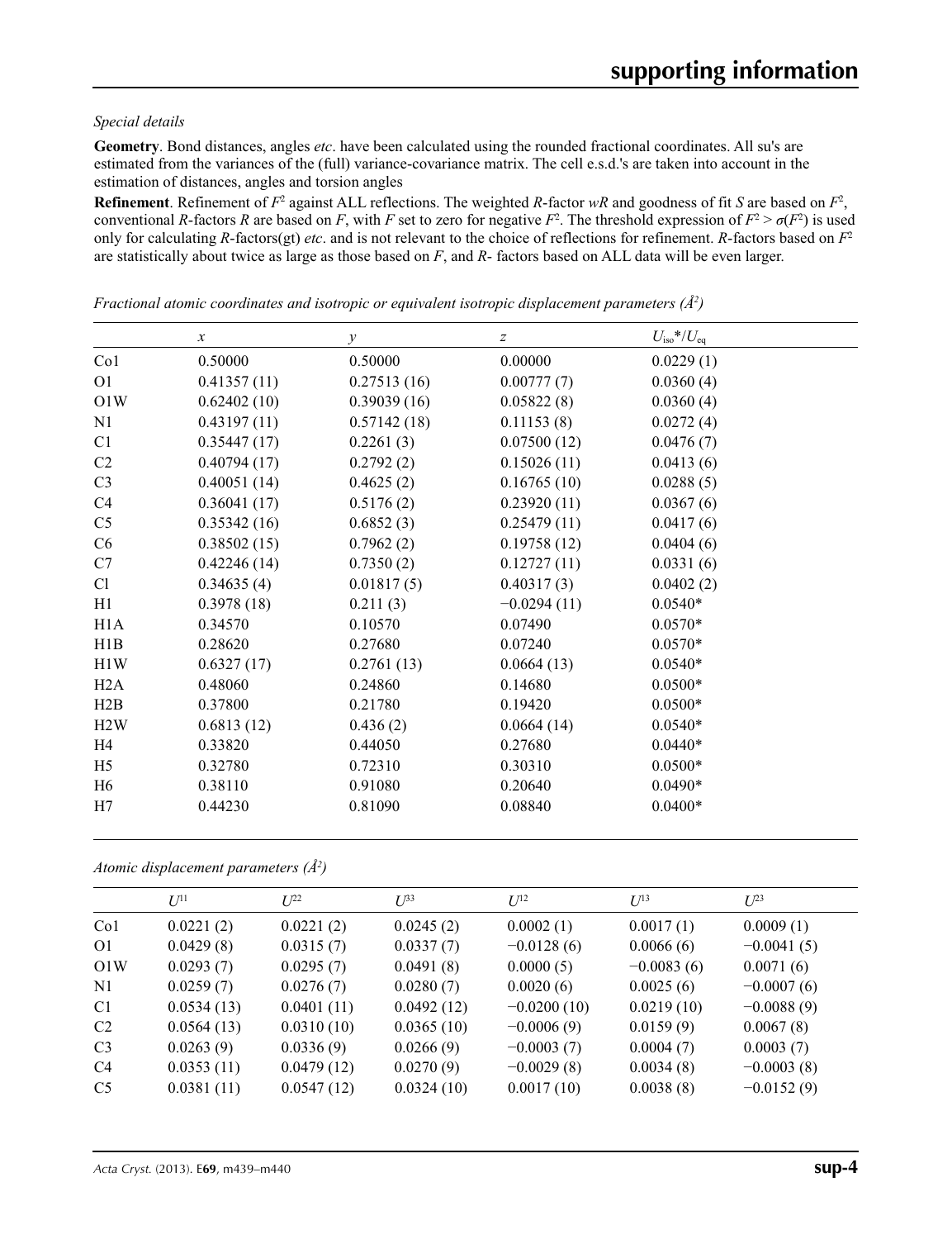# **supporting information**

| C6                       | 0.0395(11)                                          | 0.0354(10) | 0.0463(11)            | 0.0033(9)        | 0.0010(9)    | $-0.0134(9)$ |
|--------------------------|-----------------------------------------------------|------------|-----------------------|------------------|--------------|--------------|
| C7                       | 0.0306(10)                                          | 0.0297(9)  | 0.0389(10)            | 0.0004(7)        | 0.0022(8)    | $-0.0013(7)$ |
| Cl                       | 0.0376(3)                                           | 0.0269(2)  | 0.0561(3)             | $-0.0017(2)$     | $-0.0020(2)$ | 0.0015(2)    |
|                          | Geometric parameters $(\AA, \theta)$                |            |                       |                  |              |              |
| $Co1 - O1$               |                                                     | 2.1210(13) |                       | $C2-C3$          |              | 1.499(2)     |
| $Co1 - O1W$              |                                                     | 2.0715(13) |                       | $C3-C4$          |              | 1.386(3)     |
| $Co1 - N1$               |                                                     | 2.1537(14) |                       | $C4 - C5$        |              | 1.370(3)     |
| $Co1 - O1$ <sup>i</sup>  |                                                     |            | $C5-C6$<br>2.1210(13) |                  |              | 1.374(3)     |
| $Co1 - O1W$ <sup>i</sup> |                                                     | 2.0715(13) |                       | $C6-C7$          |              | 1.371(3)     |
| $Co1 - N1$ <sup>i</sup>  |                                                     | 2.1537(14) |                       | $Cl-H1A$         |              | 0.9704       |
| $O1 - C1$                |                                                     | 1.422(2)   |                       | $Cl$ -H1B        |              | 0.9701       |
| $O1 - H1$                |                                                     | 0.84(2)    |                       | $C2 - H2A$       |              | 0.9699       |
| $O1W - H2W$              |                                                     | 0.835(16)  |                       | $C2 - H2B$       |              | 0.9697       |
| $O1W - H1W$              |                                                     | 0.932(11)  |                       | $C4 - H4$        |              | 0.9303       |
| $N1 - C3$                |                                                     | 1.350(2)   |                       | $C5 - H5$        |              | 0.9305       |
| $N1 - C7$                |                                                     | 1.342(2)   |                       | $C6 - H6$        |              | 0.9307       |
| $C1-C2$                  |                                                     | 1.506(3)   |                       | $C7 - H7$        |              | 0.9300       |
|                          | $O1 - Co1 - O1W$                                    | 90.95(5)   |                       | $N1-C3-C4$       |              | 121.20(15)   |
| $O1 - Co1 - N1$          |                                                     | 87.56(5)   |                       | $C2-C3-C4$       |              | 120.39(15)   |
|                          | $O1 - Co1 - O1$ <sup>i</sup><br>180.00              |            |                       | $N1-C3-C2$       |              | 118.40(15)   |
|                          | $O1 - Co1 - O1W$ <sup>i</sup><br>89.05(5)           |            |                       | $C3-C4-C5$       |              | 120.24(17)   |
|                          | $O1-Co1-N1$ <sup>i</sup><br>92.44(5)                |            |                       | $C4-C5-C6$       |              | 118.61 (18)  |
|                          | $O1W$ — $Co1$ — $N1$                                | 90.70(5)   |                       | $C5-C6-C7$       | 118.77(16)   |              |
|                          | $O1^i$ -Co $1$ -O1W                                 | 89.05(5)   |                       | $N1-C7-C6$       | 123.51(16)   |              |
|                          | $O1W$ — $Co1$ — $O1W$ <sup>i</sup>                  | 180.00     |                       | $O1-C1-H1A$      |              | 109.58       |
|                          | $O1W$ — $Co1$ — $N1$ <sup>i</sup>                   | 89.30(5)   |                       | $O1-C1-H1B$      |              | 109.54       |
|                          | $O1^i$ -Co $1$ -N $1$                               | 92.44(5)   |                       | $C2-C1-H1A$      |              | 109.58       |
|                          | $O1W^{i}$ -Co $1$ -N1<br>89.30(5)                   |            |                       | $C2-C1-H1B$      |              | 109.59       |
|                          | $N1$ — $Co1$ — $N1$ <sup>i</sup>                    | 180.00     |                       | $H1A - C1 - H1B$ |              | 108.04       |
|                          | $O1^{i}$ -Co $1$ --O $1$ W <sup>i</sup>             | 90.95(5)   |                       | $C1-C2-H2A$      | 108.66       |              |
|                          | $C1-C2-H2B$<br>$O1^i$ -Co $1$ -N $1^i$<br>87.56(5)  |            |                       | 108.64           |              |              |
|                          | $O1W^i$ -Co $1$ -N $1^i$<br>$C3-C2-H2A$<br>90.70(5) |            |                       | 108.70           |              |              |
|                          | $Co1 - O1 - C1$<br>124.41 (12)                      |            |                       | $C3-C2-H2B$      | 108.72       |              |
|                          | $Cl - O1 - H1$<br>107.4(15)                         |            |                       | $H2A-C2-H2B$     |              | 107.60       |
|                          | $Co1 - O1 - H1$<br>127.1(15)                        |            |                       | $C3-C4-H4$       | 119.87       |              |
|                          | H1W-O1W-H2W<br>107.4(17)                            |            |                       | $C5-C4-H4$       |              | 119.89       |
|                          | $Co1 - O1W - H2W$                                   | 125.1(12)  |                       | $C4-C5-H5$       | 120.72       |              |
|                          | $Co1 - O1W - H1W$                                   | 125.4(13)  |                       | $C6-C5-H5$       |              | 120.67       |
| $C3-M1-C7$               |                                                     | 117.65(14) |                       | $C5-C6-H6$       |              | 120.60       |
| $Co1 - N1 - C7$          |                                                     | 117.99(11) |                       | $C7-C6-H6$       |              | 120.63       |
| $Co1 - N1 - C3$          |                                                     | 124.34(11) |                       | $N1-C7-H7$       |              | 118.22       |
| $O1 - C1 - C2$           |                                                     | 110.47(17) |                       | $C6-C7-H7$       |              | 118.27       |
| $C1-C2-C3$               |                                                     | 114.33(16) |                       |                  |              |              |

Symmetry code: (i) −*x*+1, −*y*+1, −*z*.